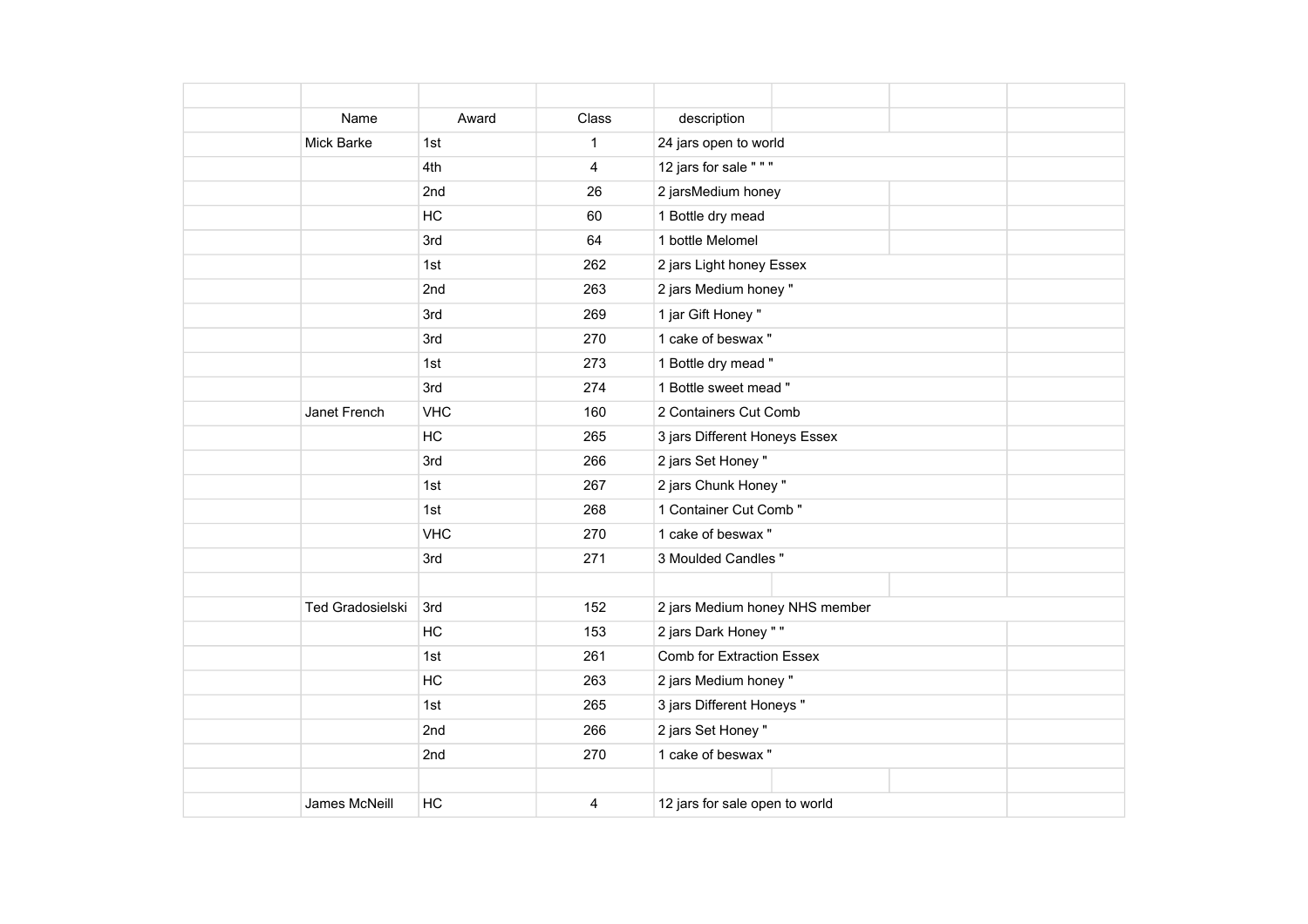|                        | 1st                                                 | 114 | 2 jars Naturally Crystallised Honey     |
|------------------------|-----------------------------------------------------|-----|-----------------------------------------|
|                        | 2nd                                                 | 115 | 2 jars Soft Set Honey Gift              |
|                        | 3rd                                                 | 154 | 2 jars Naturally Crystallised Honey NHS |
|                        | $\mathsf C$                                         | 262 | 2 jars Light honey Essex                |
|                        | 2nd                                                 | 265 | 3 jars Different Honeys "               |
|                        | 1st                                                 | 266 | 2 jars Set Honey "                      |
|                        | <b>VHC</b>                                          | 269 | 1 jar Gift Honey "                      |
|                        | 2nd                                                 | 271 | 3 Moulded Candles "                     |
|                        | 1st                                                 | 272 | 3 Not Moulded Candles "                 |
|                        | 3rd                                                 | 273 | 1 Bottle Dry mead "                     |
|                        | 1st                                                 | 274 | 1 Bottle sweet mead "                   |
|                        |                                                     |     |                                         |
| Ian Nichols            | 2nd                                                 | 264 | 2 jars Dark Honey"                      |
|                        | $\mathbf C$                                         | 265 | 3 jars Different Honeys "               |
|                        |                                                     |     |                                         |
| Pauline Tidmas         | 1st                                                 | 4   | 12 jars for sale open to world          |
|                        | 1st                                                 | 263 | 2 jars Medium honey Essex               |
|                        | 1st                                                 | 269 | 1 jar Gift Honey "                      |
|                        | Jean Blaxland Memorial Prize BEST EXHIBIT BY A LADY |     |                                         |
|                        |                                                     |     |                                         |
| Romford Division       | 3rd                                                 | 263 | 2 jars Medium honey "                   |
|                        | 1st                                                 | 264 | 2 jars Dark Honey "                     |
|                        | HC                                                  | 266 | 2 jars Set Honey "                      |
|                        | 2nd                                                 | 269 | 1 jar Gift Honey "                      |
|                        |                                                     |     |                                         |
| Solvay Societ Brev 3rd |                                                     | 76  | 3 Bottles of Beer                       |
|                        |                                                     |     |                                         |
| Dale Gibson            | <b>VHC</b>                                          | 265 | 3 jars Different Honeys "               |
|                        |                                                     |     |                                         |
| Gary Staplton          | 2nd                                                 | 267 | 2 jars Chunk Honey"                     |